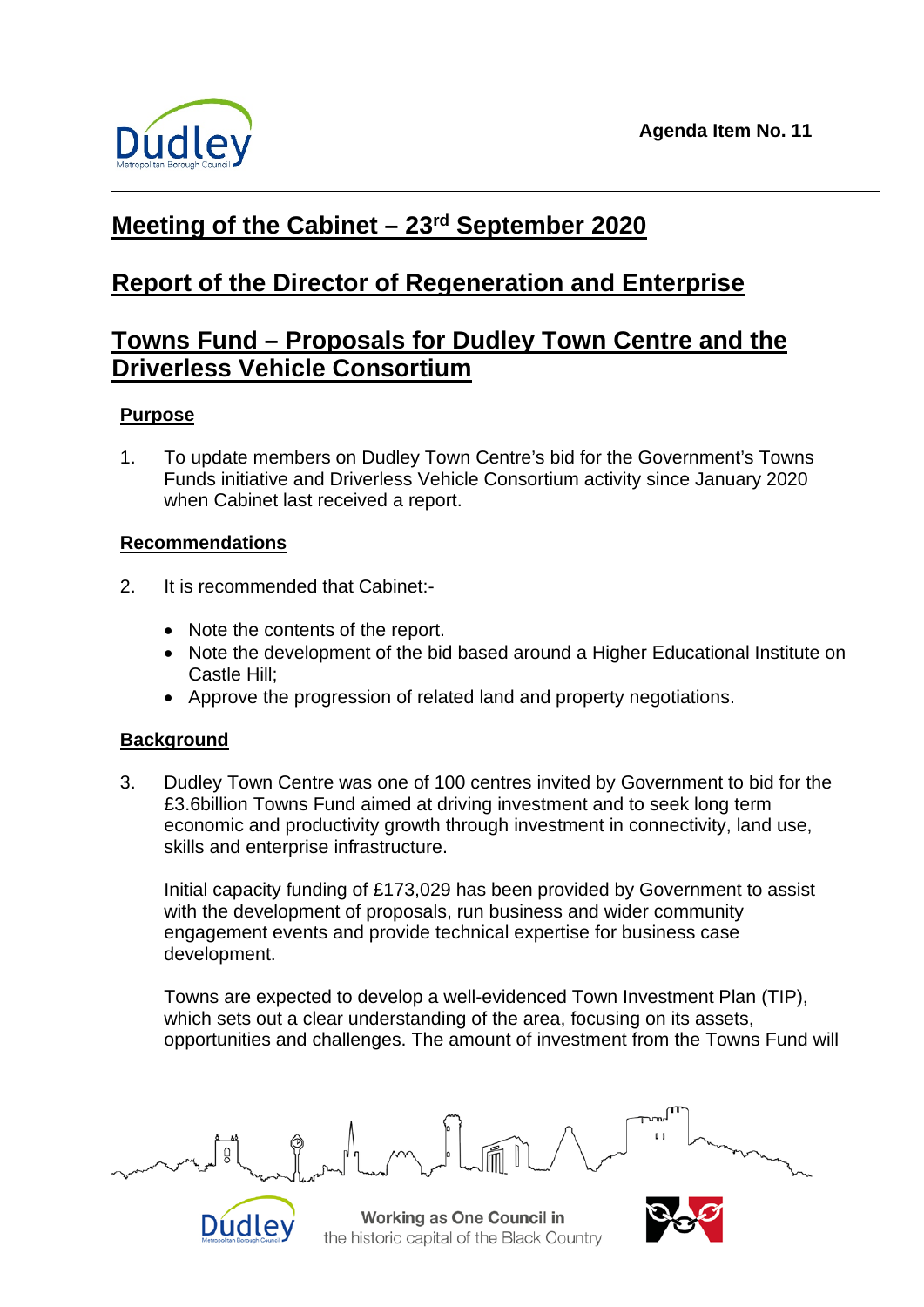be determined based on the strength of the Towns Investment Plan amongst other relevant factors.

The Plan is a locally owned document and will not require sign off by Government, however it will form the basis of deal negotiation and inform the amount of investment agreed through the Towns Fund. The Plan should explicitly set out how the Towns Fund is being used to crowd-in other local and private investment. It should also articulate how the interventions are driving economic regeneration and delivering value for money.

#### **Progress in 2020**

4. Since the last Towns Fund report to Cabinet in January 2020 significant progress has been made in several key areas of activity: -

### **The Towns Fund Board/Governance Arrangements**

- The Dudley Town Deal Board was established in January 2020 and has continued to meet monthly since. The Board includes representation from The Combined Authority, the Member of Parliament, local businesses and investors, Dudley College, Health, faith groups and the Local Enterprise Partnerships.
- The Board was initially chaired on an interim basis by Lowell Williams (Previous Chief Executive Officer (CEO) of Dudley College). The new permanent Chair – Andrew Lovett CEO of the Black Country Living Museum, took over in July.
- The membership of the board has recently been expanded to include a representative from the Dudley Group NHS Foundation Trust and the Towns Hub Co-Ordinator.
- Monthly West Midlands Combined Authority (WMCA) Towns Fund meetings have been established and include representation from the regional government office; this provides a forum for sharing information and best practice.

## **Government Guidance and Support**

Dudley

- Further detailed guidance on the Towns Fund was published in June 2020 [Towns Fund Further Guidance June 2020.](https://assets.publishing.service.gov.uk/government/uploads/system/uploads/attachment_data/file/892781/Towns_Fund_further_guidance_16_June_FINAL.pdf) This provides guidance on preparing for, and the content of, the TIP (contextual analysis, strategy, engagement and delivery and a prioritised list of projects), running the Board, community engagement, submission and consideration of plans. As you would expect all are now to be viewed through a COVID-19 lens and are expected to provide for a degree of flexibility and long-term sustainability.
- Ministry of Housing, Communities and Local Government (MHCLG) have appointed Arup's and a consortium of consultant/experts (The Town's Hub [https://townsfund.org.uk/\)](https://townsfund.org.uk/) to support towns in developing their TIPs and to

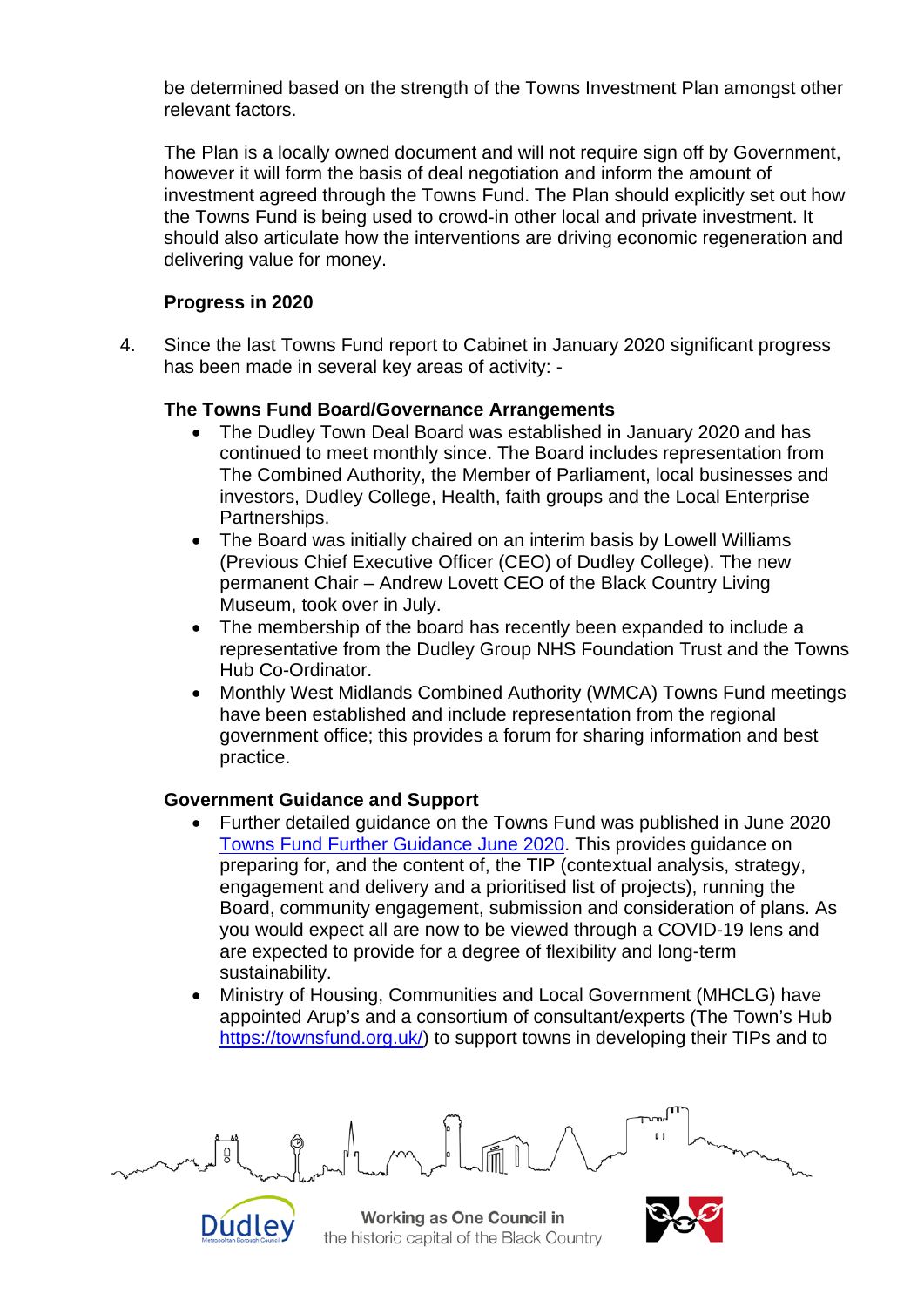provide feedback as bids develop. How they will achieve this is illustrated in the process flowchart at Appendix 1. Our Towns Fund Co-ordinator now attends board and regular operational meetings have been established too.

• All Towns Fund areas have been provided the opportunity to accept £1m Accelerator Fund to kick start the activity. This fund is in addition to the main bid pot (of up to £25m) and must be spent by March 2021.

## **TIP development**

- The Board has agreed a bid based around the provision of a Higher Education facility on Castle Hill on the basis that this skills provision is the missing piece of the jigsaw in Dudley Town Centre's regeneration story and would provide higher education in a much needed skill area (Health) and at a level of qualification not currently available in the borough. The facility would allow students to transition from level 3 programmes right through to degree (and beyond) without needing to leave the borough and the state of the art facility would also attract people to the borough from outside thereby contributing to the local economy. Locating it on the 'University Park' development at Castle Hill creates the tipping point for a true Higher Education presence on that site, due to the Institute of Technology and Very Light Rail Innovation Centre already being developed in this location. The degree level curriculum will be delivered by a leading Higher Education Institution (HEI), with some of the level 3 / 4 feeder programmes being delivered by Dudley College of Technology.
- The Board has agreed to submit the bid in the third and final wave in January 2021. This is necessary due to the timescale to complete the OJEU process for securing an HEI partner. The Board wish to see the partner in place prior to submission to strengthen the attractiveness and viability of the bid in terms of deliverability. Following submission, feedback will be provided to inform any amendments to the bid prior to its final submission before heads of terms are agreed.
- Procurement processes are underway to commission a range of consultants to develop the bid and the project.
- Early pre application discussions have commenced on the design of the scheme.
- The Accelerator Fund has been accepted based on providing public realm to physically link the Castle Hill site and the town centre. Decision sheet reference 'Towns Fund – To approve the submission of a funding bid of £1m to fund an element of the £9.1m Metro Complementary measures that is already in the Capital Programme' refers.

## **Dudley Driverless Vehicle Consortium**

Dudley

5. Cabinet on 6th January, 2020 agreed an extension of the existing agreement with Dudley Driverless Vehicles Consortium to develop a proposal for a driverless vehicle route and hub on the site of Dudley Hippodrome and adjacent land until

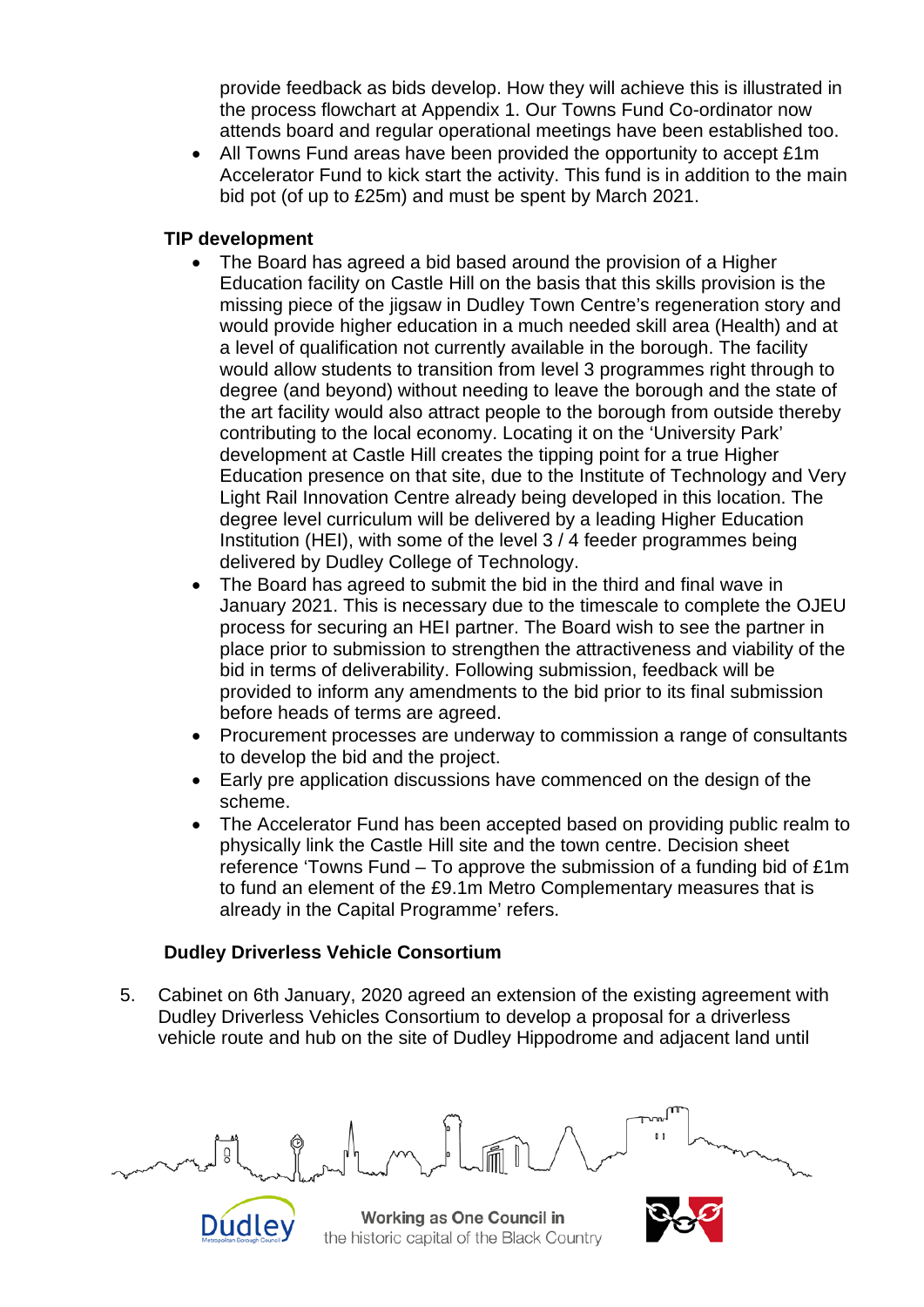September 2020. This extension was to facilitate a comprehensive and coordinated submission of Dudley's bid for Towns Fund resources during Summer 2020.

As since December 2018 there have been no other credible proposals submitted to the Council relating to the refurbishment of the former Dudley Hippodrome building, the Cabinet considered that extending the timeline relating to the DDVC proposal to facilitate a much more comprehensive and competitive proposal for Towns Fund resources while identifying a long term and positive use for the site in question was appropriate.

The work in progressing the Towns Fund bid and the development of a much needed HEI for the town has established that the most appropriate location for the facility would be on the site of the former Hippodrome. This site is near some other key developments, such as the Black Country and Marches Institute of Technology and the Very Light Rail (VLR) National Innovation Centre, which would in turn create an educational cluster of synergetic projects.

This is a very prominent gateway into the town centre and the development of an architectural statement on this key entrance to the town is a significant opportunity both in terms of the new building and also in opening up views to the Castle (a scheduled ancient monument) which sits on one conservation area (Castle Hill) and overlooks another (Dudley Town Centre).

It is fully acknowledged that the Hippodrome is itself a heritage asset (though not statutorily listed) by virtue of its history and siting. It is also fully acknowledged that there has been, and will continue to be, objections to the removal of the Hippodrome from locals and the Theatres Trust.

However, it must be borne in mind that the building has not been used as a theatre since the 1960's. Much work has been done to produce and consider business plans for the site to return to this use and none have proved viable. Furthermore, there are several other facilities that can, and do provide such an offer in proximity and/or within a short drive. Not least Dudley Town Hall which is currently undergoing a programme of investment and which, before the recent period of lock down, had been performing extremely well in terms of ticket sales and future bookings.

The Hippodrome building has been the subject of frequent anti-social behaviour and due to the risks, particularly around falling from height and asbestos, action is being taken to try to prevent all access into the building. All openings have been secured, and a security company with a dog handler is on site. This is an ongoing cost to the Council. In 2019/20 the cost to the Council was £10,313.70 and the increased security measures mean that this year from April to August 2020 commitments so far are £13,400.

Working as One Council in the historic capital of the Black Country

Dudley

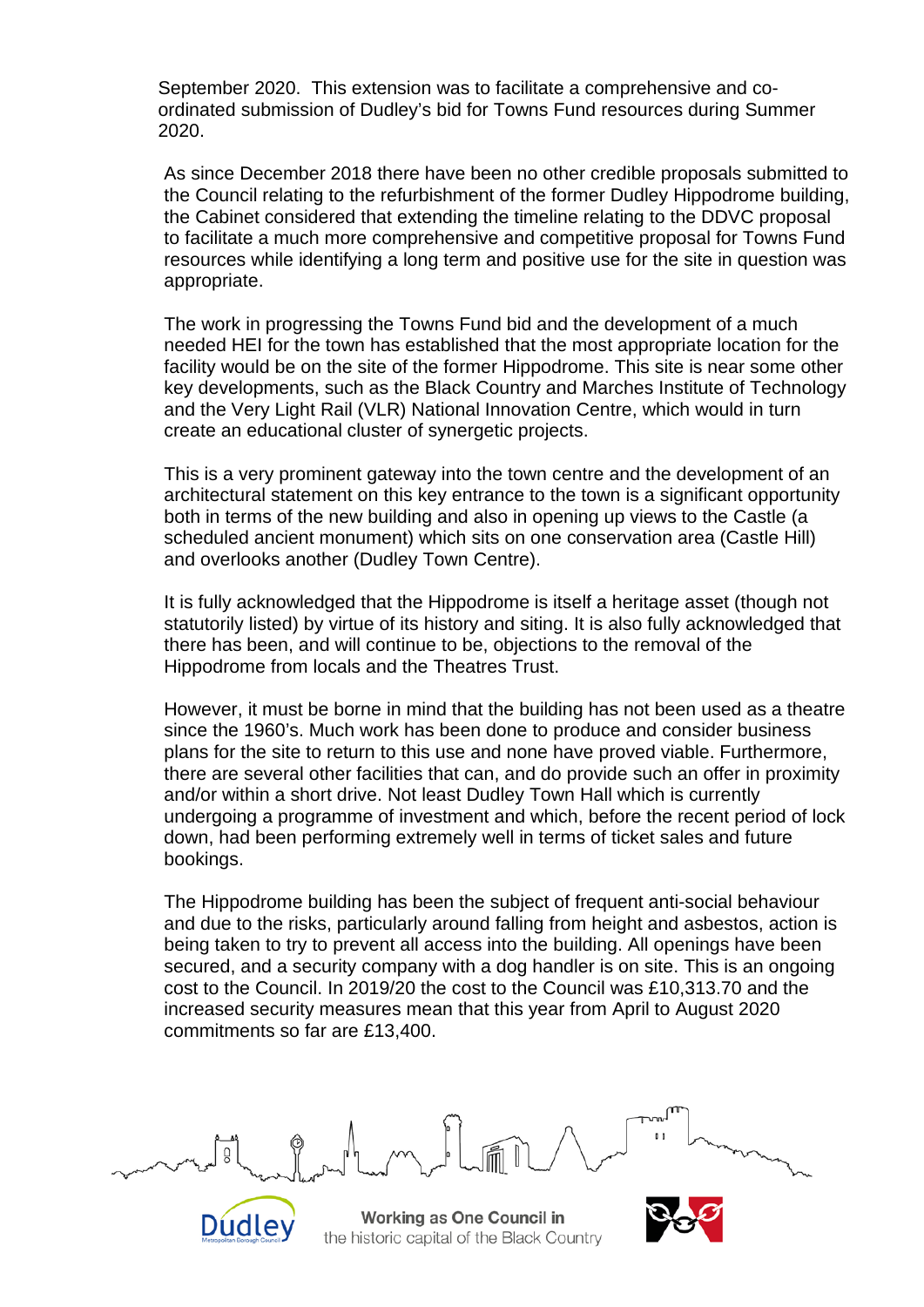Early pre application discussions have commenced with Heritage England on the principle of the demolition of the building. However, although initial indications are positive, any support would be ultimately dependent on the quality of the replacement buildings and it is likely that planning permission would need to be granted and the contract to build let before any demolition could occur. This process could take 18 to 24 months.

If approved by Cabinet, discussions would need to commence with the college/HEI around the sale of the Hippodrome site (and any further land acquisitions required to accommodate the proposals).

It is recognised that the interest in this site and it's history will result in some opposition to the plans – however, it is considered that the benefits to the wider borough and it's residents from this flagship proposal, on balance outweigh these concerns. In regeneration terms the proposal would not just provide residents with much needed skills but it would also serve as the catalyst to joining the town centre to the Castle Hill area, accelerating the plans and strategies in place to shrink the retail core towards the lower end of the High Street and Castle Hill, and to refocus the core activity around the Portersfield/Interchange developments. The footfall and movement of the students between the campus and the proposed student accommodation on the Portersfield development will create a level of movement and activity, that in conjunction with the proposed public realm improvements will provide a legible link between the two areas and increase the flow between them.

The aim is to increase the movement between the two to ensure that trips to the town centre business (shops, restaurants, bars and leisure activities) result in trips to the visitor attractions and vice versa. This will be further underpinned by the plans in the wider town centre to, as the retail core shrinks, increase the level of residential provision and town centre living.

The Driverless Vehicle Consortium project remains viable and the current planned operation routes complement the above developments. There is currently agreement from Warwick Manufacturing Group to provide some space in the Very Light Rail Innovation Centre to allow for the pilot routes to begin operation with a limited number of vehicles. With a view that, should this be a success, a larger facility is created in connection with the development of the Health Higher Education facility.

#### **Finance**

Dudley

6. At this stage, the Financial implications of this report are limited to the allocation of the £173,026 capacity funding which was received in financial year 2019/20 and the £1m Accelerator Fund.

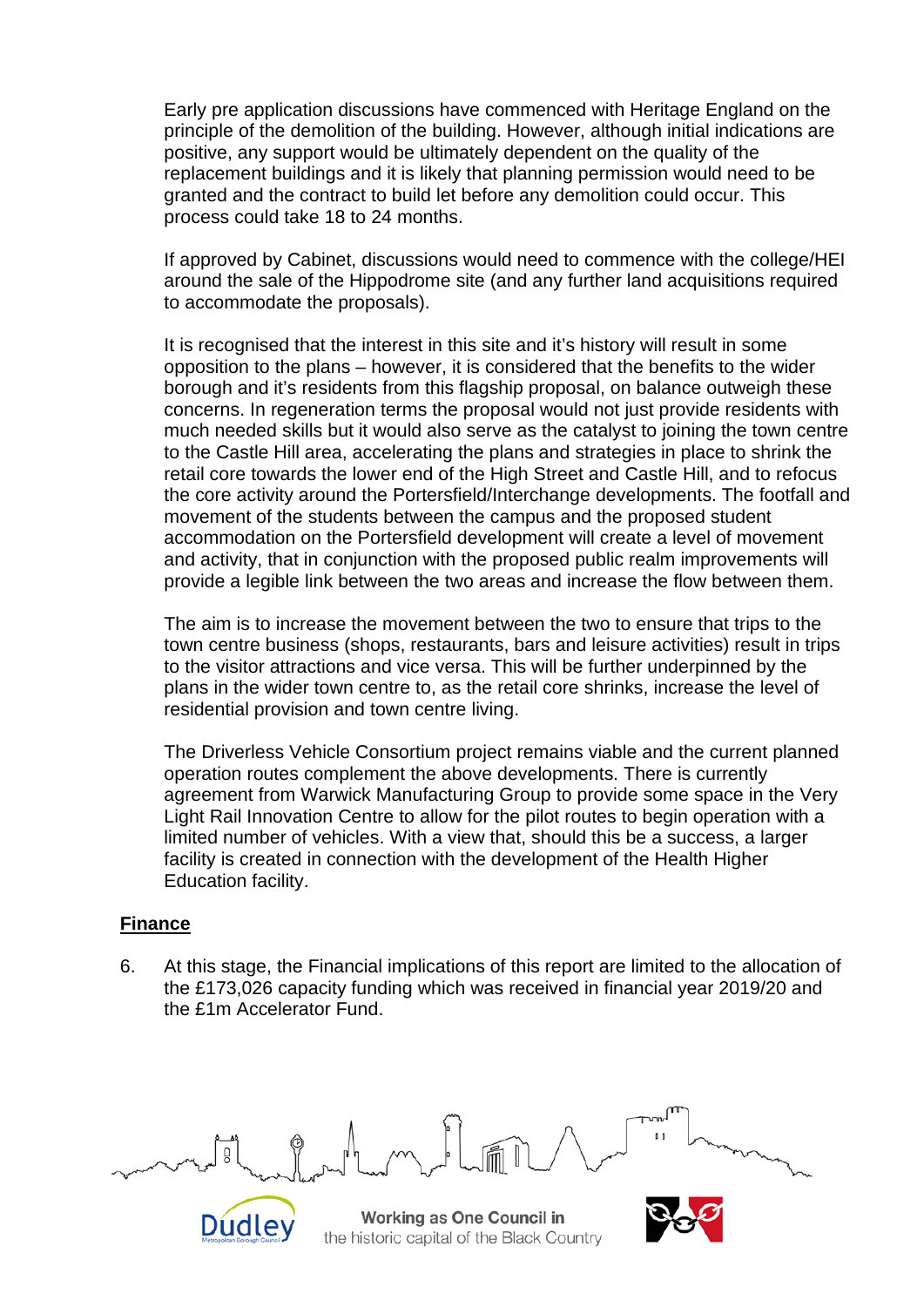Future phases and development such as land acquisition, demolition, design and construction will need to be funded via the Towns Fund allocation of circa £25m. Any shortfall in funding would need to be the subject to further grant funding applications to the Local Enterprise Partnership (LEP), West Midlands Combined Authority (WMCA) or other funding bodies as appropriate.

### **Law**

7. Section 111 of the Local Government Act 1972 empowers the Council to do anything that is incidental or conducive to the discharge of its functions.

Pursuant to Section 1 of the Localism Act 2011 a local authority has a general power of competence to do anything that individuals generally may do.

### **Equality Impact**

8. There will be no negative impact on people with protected characteristics as a result of this report. The development of the Town Investment Plan will be undertaken with full regard to the requirement for equality impact assessment.

The development of a Town Investment plan will have beneficial impacts on local children and young people who will benefit from investment into economic development and skills training in Dudley. Children and young people will be consulted as part of the development of proposals and their involvement sought in the process.

#### **Human Resources/Organisational Development**

9. There are no direct implications at this stage. There may be an impact on the Council's ability to service the Town Fund Board and associated Governance arrangements which will be considered during the allocation of capacity funding as the project progresses.

#### **Commercial/Procurement**

Dudley

10. All procurement will comply with Dudley MBC's Contract Standing Orders (which are fully compliant with Public Sector and OJEU procurement rules and guidelines) and all funders requirements.

There are no direct commercial implications associated with this report.

However, the development of Investment Plans and their subsequent implementation may well provide opportunities for local businesses in future.



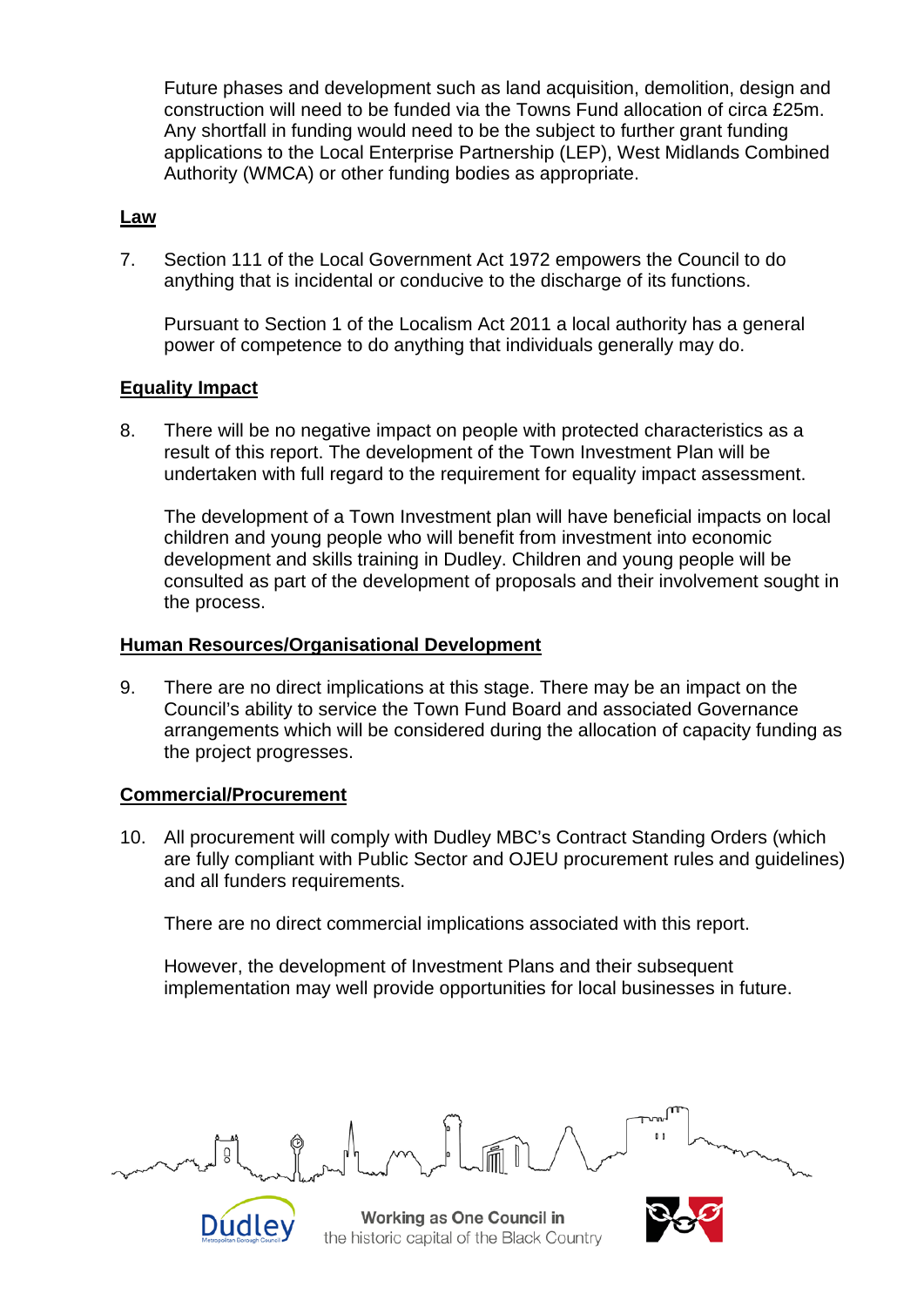### **Health, Wellbeing and Safety**

- 11. The proposals have the potential to increase the employment and skills of Dudley residents, which are important determinants of health and wellbeing. Action will be taken to support Dudley residents to take up these opportunities, in line with the aspirations of the Forging a Future for All Vision.
- 12. The development of Towns Fund proposals will assist to make the local economy more robust while providing higher skills training to local people, increasing the potential to access higher paid work and assisting to make local communities more resilient.
- 13. This decision has not been identified as having any negative health, wellbeing and safety implications.

BMoth

**Helen Martin Director of Regeneration and Enterprise**

Contact Officer: Helen Martin Telephone: 01384 814004 Email: [Helen.Martin@dudley.gov.uk](mailto:Helen.Martin@dudley.gov.uk)

## **Appendices**

Appendix 1 – Process Flowchart

#### **List of Background Documents**

Dudley

[Towns Fund Prospectus](https://assets.publishing.service.gov.uk/government/uploads/system/uploads/attachment_data/file/886737/20191031_Towns_Fund_prospectus.pdf) [Towns Fund Further Guidance June 2020](https://assets.publishing.service.gov.uk/government/uploads/system/uploads/attachment_data/file/892781/Towns_Fund_further_guidance_16_June_FINAL.pdf)

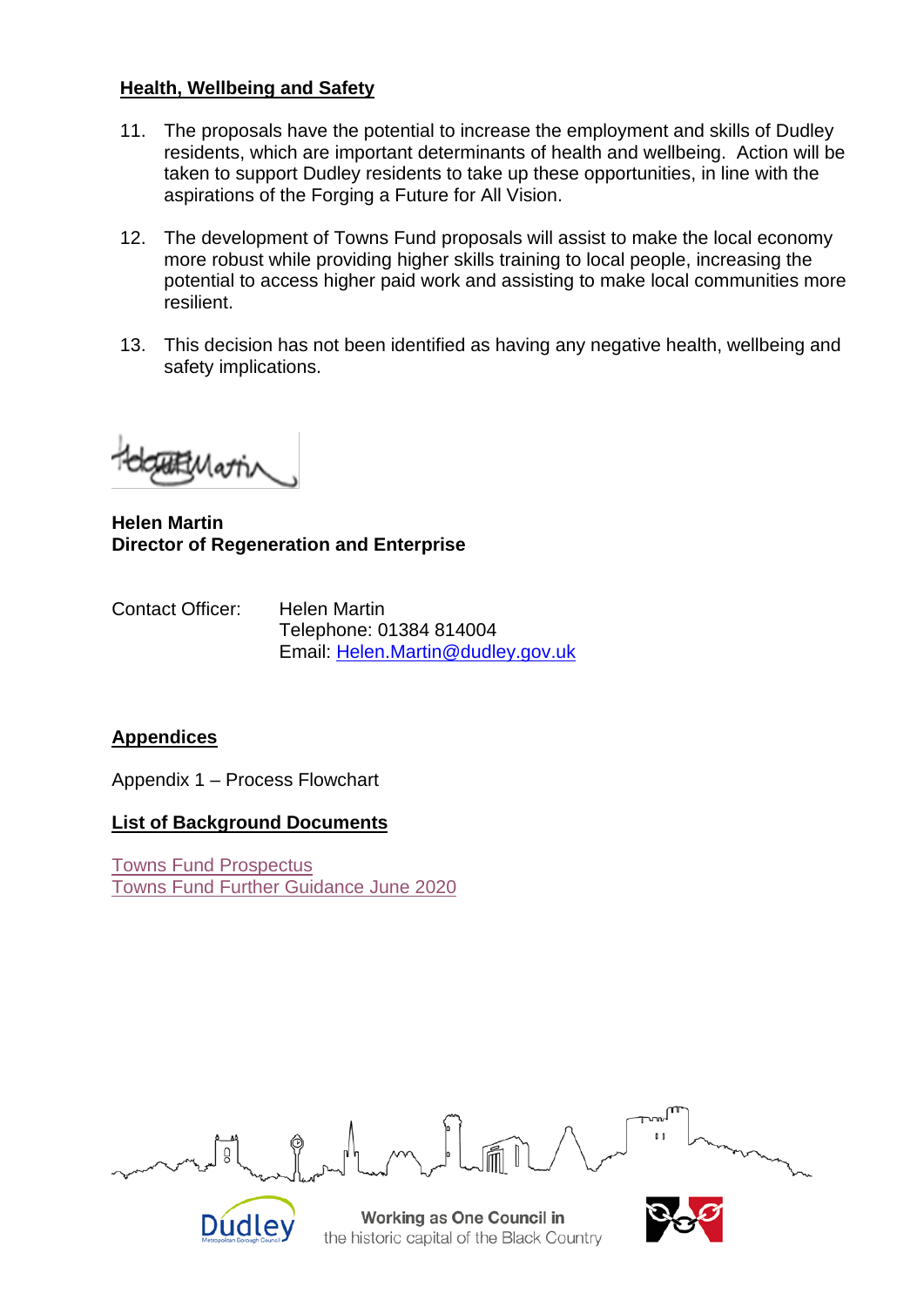| <b>THE TOWN</b>                                                                                                                                                          |                           | <b>TOWNS HUB</b>                                                                                                                                                                                                                                    |
|--------------------------------------------------------------------------------------------------------------------------------------------------------------------------|---------------------------|-----------------------------------------------------------------------------------------------------------------------------------------------------------------------------------------------------------------------------------------------------|
|                                                                                                                                                                          |                           | <b>STAGE 1: TOWN INVESTMENT PLAN</b>                                                                                                                                                                                                                |
|                                                                                                                                                                          |                           | UNTIL JULY, OCTOBER OR JANUARY (COHORT DEPENDENT)                                                                                                                                                                                                   |
| <b>Prepare your Town Investment Plan</b>                                                                                                                                 |                           | Support you through your regional office<br>and Towns Fund Delivery Partners                                                                                                                                                                        |
|                                                                                                                                                                          |                           | Issue 'Welcome Pack' setting out<br>Towns Fund Delivery Partner role                                                                                                                                                                                |
|                                                                                                                                                                          |                           | Initial conversations on Towns Fund Delivery Partner support                                                                                                                                                                                        |
| Access portal                                                                                                                                                            |                           | Provide and maintain portal for Towns<br><b>Fund Delivery Partner services</b>                                                                                                                                                                      |
| Agree with Town Fund Delivery Partner what support will<br>be required to undertake Stage 1 activities (set out below)                                                   |                           | Deliver a package of Stage 1<br>support to ensure a high quality TIP                                                                                                                                                                                |
| <b>DEVELOP AND DEFINE:</b><br>An evidence base<br><b>Your vision</b><br>Priority projects and proposals<br>A high-level delivery plan<br>Engagement with local community |                           | <b>PROVIDE SUPPORT ON:</b><br>Local economic development and evaluation<br>Visioning and strategy<br>Project prioritisation<br>Financial strategy and investment advisory<br>Local community engagement, consultation and<br>stakeholder management |
| Seek approval of Town Investment<br>Plan from Town Delivery Board                                                                                                        |                           | Towns<br>Fund<br>elivery Partner                                                                                                                                                                                                                    |
| <b>Submit your Town Investment Plan</b>                                                                                                                                  |                           |                                                                                                                                                                                                                                                     |
|                                                                                                                                                                          |                           | Review your plan and offer you Heads<br>of Terms agreement accordingly                                                                                                                                                                              |
| Respond to clarifications as required                                                                                                                                    | Gateway 1                 | Work across departments to assess your Town<br>Investment Plan against the criteria                                                                                                                                                                 |
| Respond to clarifications as required                                                                                                                                    | Gateway 2                 | Review the in-principle case for the proposed projects,<br>including deliverability and assurance                                                                                                                                                   |
| Seek approval of Heads of Terms from<br>Town Delivery Board and Lead Council                                                                                             |                           | Propose Heads of Terms, including Towns Fund<br>budget allocated, list of agreed projects, list of<br>support from other departments, and conditions                                                                                                |
|                                                                                                                                                                          |                           | Agree Heads of Terms to agree selected projects for business case development                                                                                                                                                                       |
|                                                                                                                                                                          | <b>Announce Town Deal</b> |                                                                                                                                                                                                                                                     |

 $\circledcirc$ ں<br>و 氚 

Dudley

**Working as One Council in**<br>the historic capital of the Black Country



**und**  $\mathbf{0}$